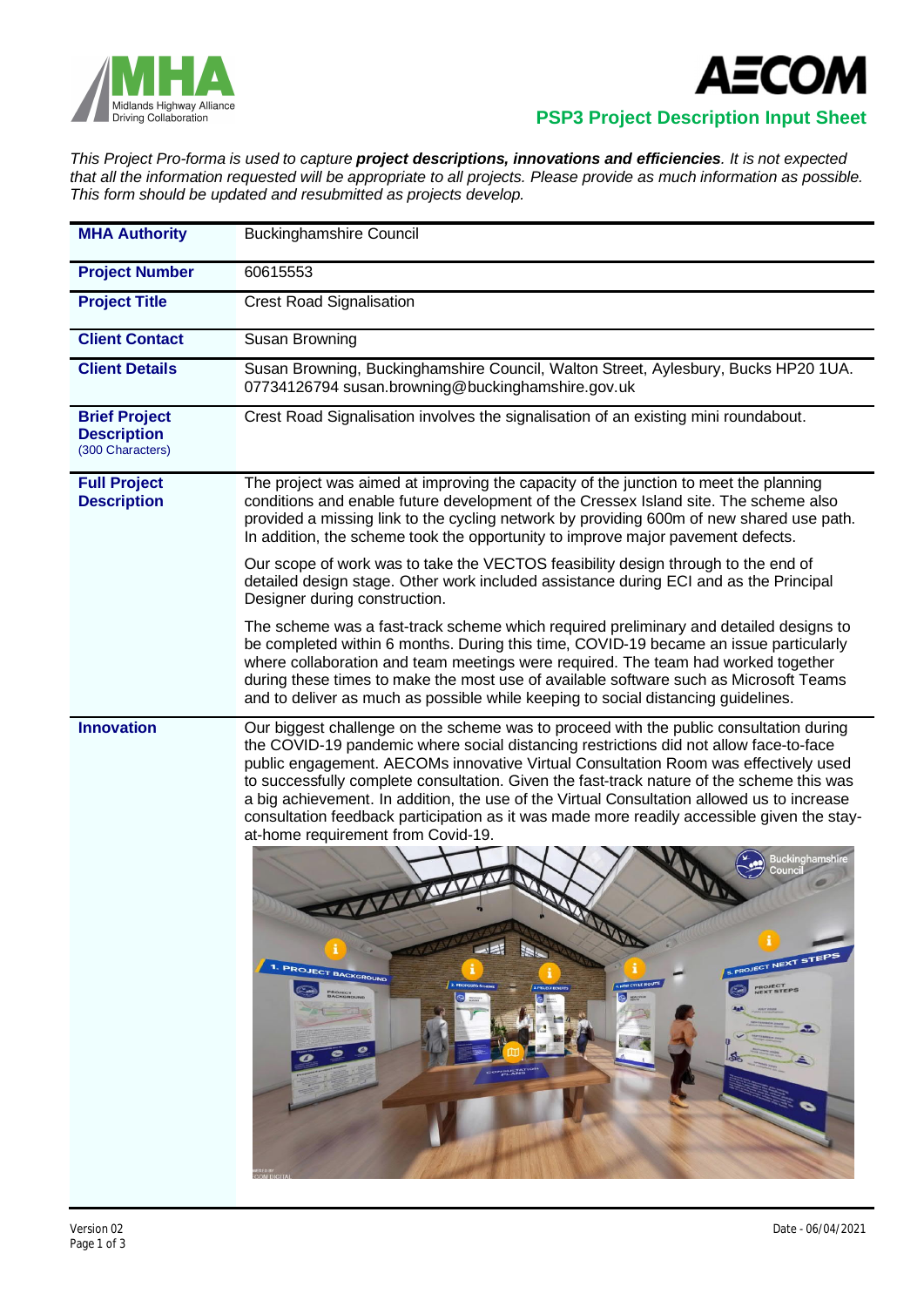



## **PSP3 Project Description Input Sheet**

|                                                        | AECOM developed the use of Virtual Consultations as an environmentally effective way of<br>engaging stakeholders. An interactive web-based tool called the Virtual Consultation<br>Room, allows clients to engage/ consult stakeholders from their computer or mobile<br>device, simulating the community meeting experience in a virtual environment. We offer a<br>Virtual engagement event to show consultation materials including videos, maps, plans<br>and pop-up banners as people would experience at an in-person engagement. A chat<br>function enables the project team to answer questions as visitors look around the<br>materials. A demonstration of the Virtual Consultation Room is available here:<br>https://consultation.ai/demo/ |  |  |
|--------------------------------------------------------|--------------------------------------------------------------------------------------------------------------------------------------------------------------------------------------------------------------------------------------------------------------------------------------------------------------------------------------------------------------------------------------------------------------------------------------------------------------------------------------------------------------------------------------------------------------------------------------------------------------------------------------------------------------------------------------------------------------------------------------------------------|--|--|
| <b>Lean Delivery /</b><br><b>Efficiency Savings</b>    | Through effective C4 negotiations with the utility companies, were we able to save<br>approximately £100,000 in construction costs.                                                                                                                                                                                                                                                                                                                                                                                                                                                                                                                                                                                                                    |  |  |
|                                                        | Efficiency Savings: £100,000                                                                                                                                                                                                                                                                                                                                                                                                                                                                                                                                                                                                                                                                                                                           |  |  |
|                                                        | Value engineering efficiencies were also achieved.                                                                                                                                                                                                                                                                                                                                                                                                                                                                                                                                                                                                                                                                                                     |  |  |
| <b>Sustainability</b>                                  | The implementation of new walking infrastructure such as signalised crossings,<br>encouraging more cycling through a new shared use path, and future proofing on the<br>linkage of signals to improve traffic flows and reduce congestion.                                                                                                                                                                                                                                                                                                                                                                                                                                                                                                             |  |  |
| <b>Awards / Customer</b>                               | $\boxtimes$ Client KPI's - what were they & how did we perform?                                                                                                                                                                                                                                                                                                                                                                                                                                                                                                                                                                                                                                                                                        |  |  |
| <b>Satisfaction</b>                                    | MHA PSP3 Project Feedback Questionnaires were completed with both AECOM and<br>Buckinghamshire averaging KPI scores over 9/10 throughout the duration of the scheme.                                                                                                                                                                                                                                                                                                                                                                                                                                                                                                                                                                                   |  |  |
| <b>Address of Site</b>                                 | Crest Road j/w John Hall Way                                                                                                                                                                                                                                                                                                                                                                                                                                                                                                                                                                                                                                                                                                                           |  |  |
|                                                        | <b>HP11 1TP</b>                                                                                                                                                                                                                                                                                                                                                                                                                                                                                                                                                                                                                                                                                                                                        |  |  |
|                                                        | High Wycombe                                                                                                                                                                                                                                                                                                                                                                                                                                                                                                                                                                                                                                                                                                                                           |  |  |
|                                                        |                                                                                                                                                                                                                                                                                                                                                                                                                                                                                                                                                                                                                                                                                                                                                        |  |  |
| <b>Project Capital</b><br><b>Value (if applicable)</b> | Estimated: £2.5M<br>At Completion: £2.5M                                                                                                                                                                                                                                                                                                                                                                                                                                                                                                                                                                                                                                                                                                               |  |  |

| <b>Fee Value</b>                       | <b>Estimated: £125,500</b>                                                                                                    | At Completion: £197,000 |  |  |  |  |
|----------------------------------------|-------------------------------------------------------------------------------------------------------------------------------|-------------------------|--|--|--|--|
|                                        | Variation due to added value during virtual consultation, in future proofing and<br>improvement to other areas to the scheme. |                         |  |  |  |  |
| <b>MHA PSP3 Delivery</b><br>Team       | <b>Project Manager:</b>                                                                                                       | Albert Ang              |  |  |  |  |
|                                        | <b>Delivery Manager:</b>                                                                                                      | <b>Mark Saunders</b>    |  |  |  |  |
|                                        | <b>Framework</b><br>Manager:                                                                                                  | Jason Clarke            |  |  |  |  |
| <b>Project Manager</b>                 | Susan Browning,                                                                                                               |                         |  |  |  |  |
| <b>Contact Details</b>                 | Buckinghamshire Council,                                                                                                      |                         |  |  |  |  |
|                                        | Walton Street, Aylesbury,<br>Bucks HP20 1UA.<br>07734126794                                                                   |                         |  |  |  |  |
|                                        |                                                                                                                               |                         |  |  |  |  |
|                                        | susan.browning@buckingha                                                                                                      |                         |  |  |  |  |
|                                        | mshire.gov.uk                                                                                                                 |                         |  |  |  |  |
| <b>Other Useful</b>                    | N/A                                                                                                                           |                         |  |  |  |  |
| <b>Information</b>                     |                                                                                                                               |                         |  |  |  |  |
| <b>Image References</b>                | Description & file name of any images provided                                                                                |                         |  |  |  |  |
| (Images to be provided)<br>separately) | N/A                                                                                                                           |                         |  |  |  |  |